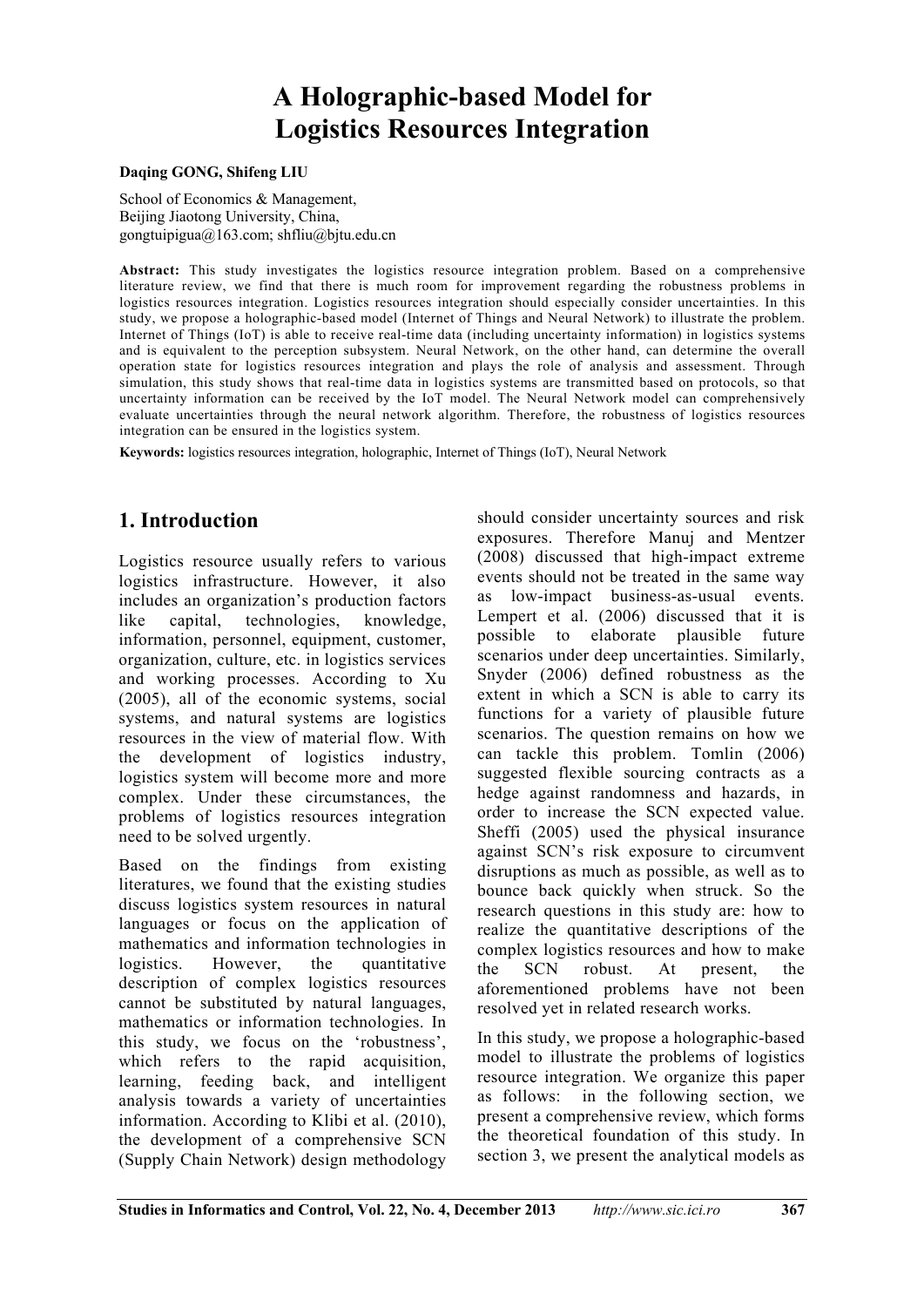well as the simulation results through which we verify the model. Finally, we conclude the study in section 4.

# **2. Literature Review**

Logistics resources integration aims to integrate different resources in the value chain, which consists of capital chain, physical chain, business chain and operation chain. Findings from existing literature indicate that logistics resources integration mainly includes goals setting, resources recognizing, resources obtaining and resources maintaining.

Literature on goals setting and resources recognizing in the supply chain management perspective proposes that supply chain management should involve material flows, information flows, and finance flows in a network consisting of customers, suppliers, manufacturers, and distributors (Lee, 2000). Furthermore, material flows include both physical product flows from suppliers to customers in the chain and reverse flows via product returns, servicing, recycling, and disposal. Information flows involve order transmission and delivery status. Financial flows include credit terms, payment schedules, etc. So effectively coordinating and integrating this flow is essential for effective supply chain management. Lepak and Smith (2007) discussed the deep-seated meaning of logistics resources integration in terms of the goals of value creation, the process of value creation, and the process of value capture, based on a society, organization, and individual level.

There is more literature on topics around resources obtaining, but most of them are particularly quantitative models neglecting the robustness of logistics system. However, quantitative description of a complex logistics system cannot be substituted by mathematics or others. We can see them as follows:

The multi-agent negotiation model: Brintrup (2010) established the supplier selection model of multi-agent, multi-target, and multirole with the aim to reduce transaction time and to increase corporate revenue. From the perspective of customer needs, Akanle and Zhang (2008) proposed to optimize the configuration for supply chains and they built a multi-agent model coordinating iterative bidding mechanism based on interactive algorithms, and obtained the optimum based on genetic algorithm. On the background of global supply chain manufacture network, Jiao, You and Kumar (2006) set up a multiagent (upstream and downstream enterprises involved in a supply chain), multi-contracting negotiations (customer demand) model, which is helpful for dealing with spontaneous or semi-spontaneous problems in supply chains. So we can conclude that the quantitative model in the above literature is agent and genetic algorithm-based.

The simulation-based model: Ploog and Spengler (2002) assumed the electronic products recovery mode and developed a mathematical model with an application involving lingo procedures. The raw materials management model was built by Tserng, Yin and Li (2006), this model described its objectives and constraints, and subsequently simulations were carried out based on Visual Basic 6.0 and Microsoft SQL, discovering that the structure of supply chain inventory cost is mostly affected by the total inventory cost. Bhattacharyya (2011) also analyzed the supply chain cost problem, and developed the LINGO program for simulation. In the end, he found the optimal integration path. So we can conclude that the quantitative model in the above literature is to obtain solutions for complex mathematical model.

The System Dynamics (SD) model: Dyson and Chang (2005) studied the closed-loop logistics system for solid waste as a SD application. Zanjani, et al. (2012) continued to analyze the waste management based on SD and they demonstrated that public participation was a very effective way for waste management. Based on the idea of closed-loop logistics, the SD model of wasted electronic products recycling was set up by Georgiadis and Besiou (2010) to carry out sensitivity analysis of different factors. Thus SD, as one of the continuous system modeling methods, is applicable to specific issues-oriented modeling.

The comprehensive model: Schieritz and Größler (2003) developed the contrastive analysis of SD-based model and agent-based model. They thought that the structure of supply chains is an 'emerging', and the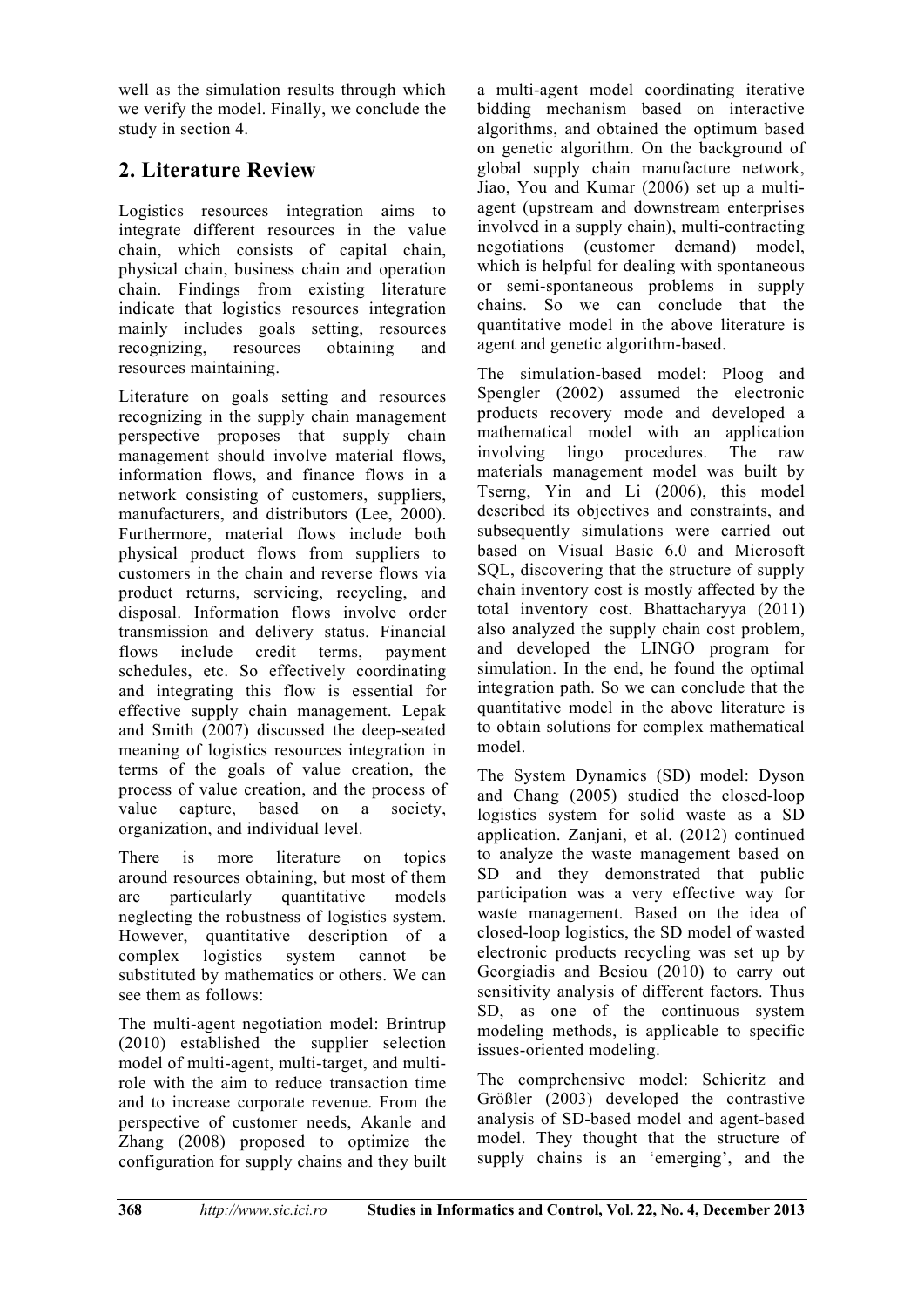external structure is determined by the interaction among the main bodies of the supply chain. However, the internal structure is constrained by the conducts rules and environment. Finally, a macroscopic layer of supply chain was built based on agent and SD. A systematic explanation of bulk recycling, disassembly recycling, smelter model recycling is introduced by Sodhi and Reimer (2001). They set benefits as the objective of the model for the different recycling models. The authors also depicted resources, recyclers, processors and demand market of the electronic product recycling system. Subsequently followed by a mathematical model to describe the main bodies' behaviors of the recovery process and lastly they demonstrated the model through examples. Actually, the comprehensive theory is an important method in dealing with resources integration.

Many scholars continued to analyze problems in the view of logistics resources maintaining, and the analysis can be summarized in two aspects: Hard way, which is to build the information network platform by achieving synergies; soft way, which is to create internal incentives by maintaining a fair distribution of benefits. Although the literature has paid attention to the robustness of logistics system, they have not tried to solve it yet. We can see them as follows:

For the hard way: Prajogo and Olhager (2011) proposed the logistics resources integration concept on the background of information. The integration of logistics information resources can drive the integration of logistics resources, information, and information sharing. This integration has a significant impact on supply chain performance. Barton and Thomas (2009) pointed out that supply chain management has become an increasingly important tool to improve the situation of the manufacturing industry. Rapid reaction abilities, intelligent integration system, and management capabilities are all keys to create a robust supply chain. Lee (2000) emphasized on the importance of information resources integration and its contents include: demand, inventory status, production plan, production time, promotion plan, demand forecast, and transportation routes sharing. Wamba and Chatfield (2009) discussed the application of RF technology

in the logistics resources integration. So we can conclude that the quantitative model in the above literature is information technology-based.

For the soft way: Handfield and Nichols (1999) and Sahay (2003) considered the trust mechanism is of great importance to supply chain management. Assuming that robust supply chains are needed to ensure mutual trust and responsibilities among the system main bodies for a long time. Furthermore, the sharing of information, risk, and revenue is a must. With the help of cooperative game theory, Nagarajan and  $Sos'ic'$  (2008) analyzed the integration problems of supply chains and proposed the theory of 'vision', which provides a new way for supply chain management. So we can conclude that the quantitative model in the above literatures is game theory-based.

To sum up, existing literatures mainly focus on depicting complex logistics system resources, setting benefits as the ultimate goal for logistics resources integration, or applying information systems to logistics resources integration. Further study on 'robustness' of complex logistics system is necessary to provide insights for practitioners and academics.

## **3. Holographic-based Logistics Resources Integration Modeling: Internet of Things and Neural Network**

### **3.1 The skeleton of the model**

The quantitative description of complex logistics system resources cannot be logistics system resources cannot be substituted by natural languages, mathematical formulas, or information technology. The structural description of complex logistics system has four elements: system nodes, system structure, system communication, and learning/feeding back. To a certain extent, the model is agent-based including Artificial Intelligence and Distributed Systems (Dzitac, I., 2009).

To sum up, the model includes Internet of Things (IoT) and Neural Network. The former is able to receive real-time data in the logistics system and is equivalent to a perception subsystem. The latter determines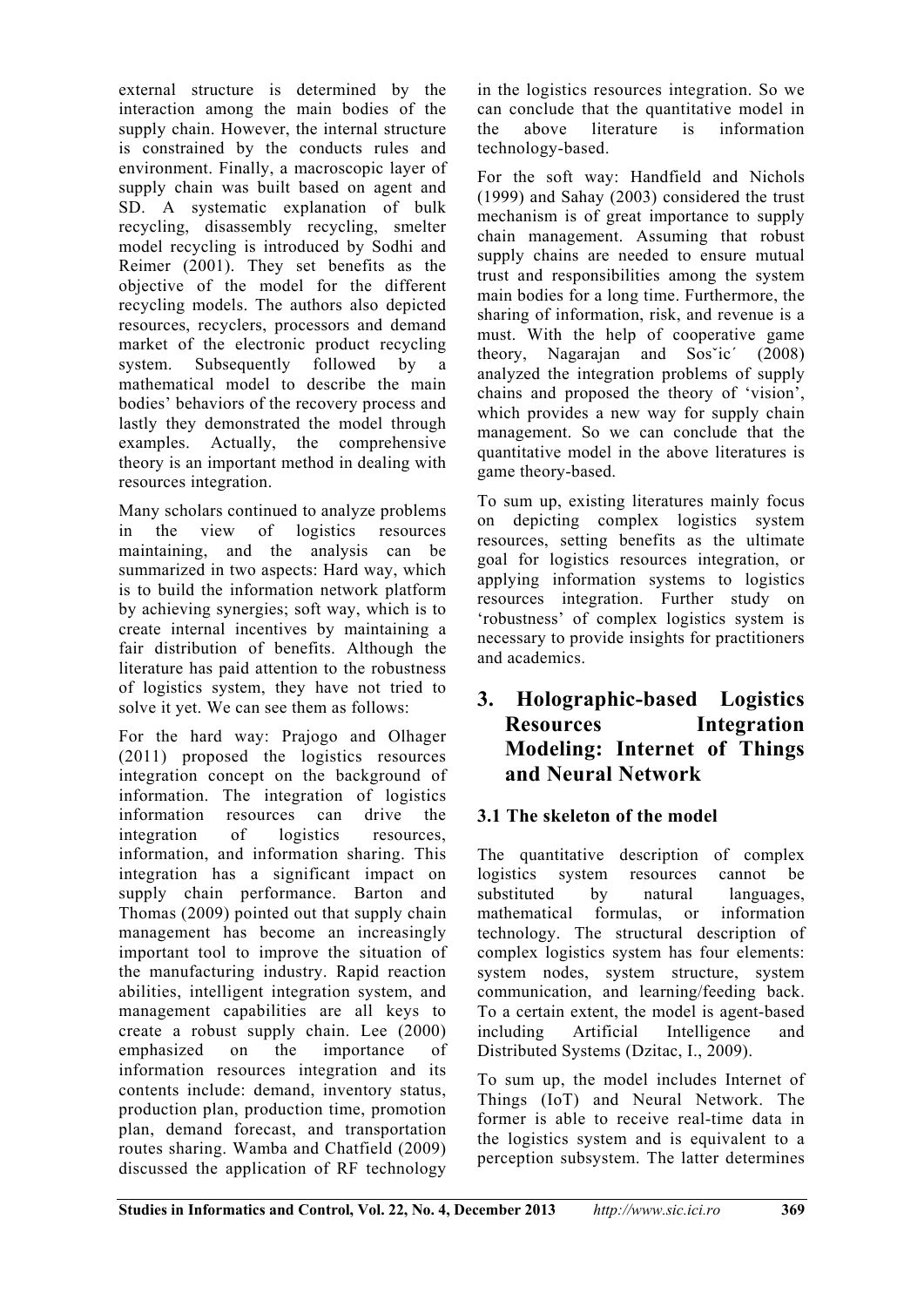the overall operation state of logistics resources integration and plays the role of analysis and assessment. For more details see Figure 1.

compared with traditional internet and mobile communications networks. Each sensor is a source of information in the network. The information is also served to the neural network and transmitted to the client. For more details see Table 1.

Holographic-based Modeling is characterized by the application of sensing technologies



**Figure 1**. Holographic-based Logistics Resources Integration Model

|  |  | Table 1. Model Description |  |  |
|--|--|----------------------------|--|--|
|--|--|----------------------------|--|--|

| <b>Model component</b>            | <b>Descriptions</b>                                                                                                                                                                                                                |
|-----------------------------------|------------------------------------------------------------------------------------------------------------------------------------------------------------------------------------------------------------------------------------|
| Adapter                           | Analog measurement, Non-numeric information collection and<br>transformation.                                                                                                                                                      |
| Sensor                            | The device, converting the measured information to the available<br>output signal in accordance to certain rules. It is usually<br>comprised by the sensitive elements and transition elements.                                    |
| Perception terminal               | To complete the link-up of physics and data for the sensor<br>module and communication module, pre-treat sensor data, and<br>transform communication protocols.                                                                    |
| <b>RS485</b>                      | Half-Duplex Communication, Serial Data Interface, Multi-Point<br>Communication.                                                                                                                                                    |
| <b>ZIGBEE</b>                     | Its floor layer technology cites IEEE 802.15 directly; it is<br>characterized by low-cost, low-power, short-range, low data rate,<br>high reliability.                                                                             |
| Communication module              | Communication module contains of two sections. One is the<br>communication module of extensive sensor layer, such as<br>ZigBee. Another is the communication module of traditional<br>communication networks, such as 3G/GSM/GPRS. |
| Management platform               | Responsible for the daily maintenance and management of the<br>sensor layer.                                                                                                                                                       |
| Data platform                     | Collects all the data that the sensor layer reports.                                                                                                                                                                               |
| Application server                | Served for logistics resource information sharing.                                                                                                                                                                                 |
| Network learning and feeding back | Artificial Neural Networks (abbrev. ANNs), is an imitation of<br>animal neural network behavior. A mathematical model for<br>distributed and parallel information processing.                                                      |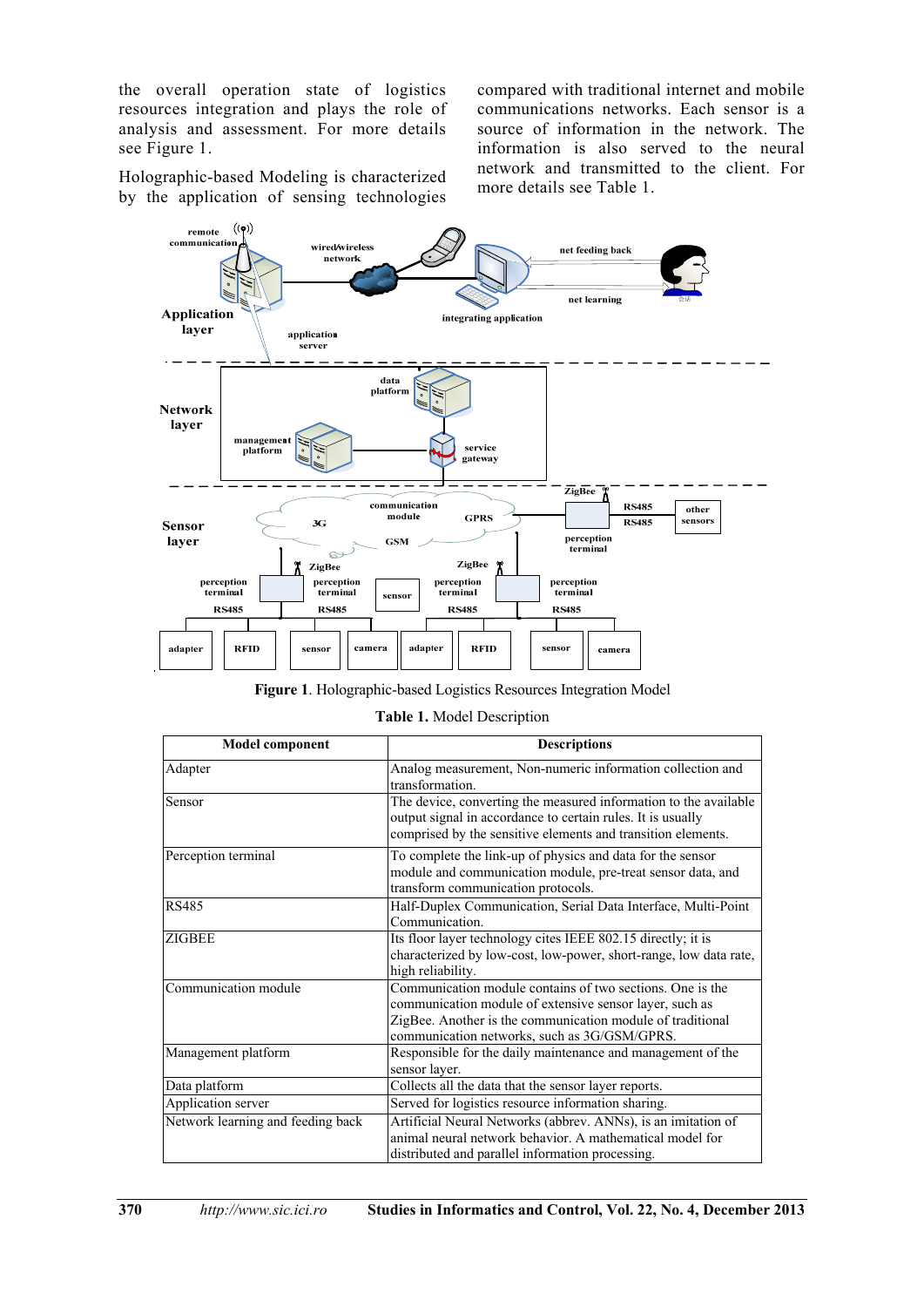Therefore, the structural description of the model not only includes the property description, but also includes information collection and system communication. Furthermore, the model can make intelligent analysis and realize feedback towards different kinds of information. Intelligent analysis, on the other hand, refers to that the model can make right judgments under irregular information change.

#### **3.2 Communication protocol-based complex logistics system data acquisition and transmission**

Data acquisition and transmission are realized through the communication protocol, which consists of SAP (Sensor Application Protocol) and SCP (Sensor Communications Protocol). For more details please see Figure 2.

#### 3.2.1 Summary of SAP

The communication between the perception terminal and the platform is realized by the protocol (Figure 3). In the protocol, English characters are coded in ASCII and Chinese characters are coded in GB2312 (the same with SCP). The protocol location of the system is shown in Figure 2.

Thus information can be transmitted by the frame structure as depicted in Figure 3.

The meanings and provisions of the frame structure are shown in Table 2.



Figure 2. Communication protocols of complex logistics system



**Figure 3.**SAP Frame Structure

| Table 2. Description of SAP Frame Structure |  |  |
|---------------------------------------------|--|--|
|                                             |  |  |

| Field         | Length(byte) | Range                           |                               | <b>Explanation</b>    |
|---------------|--------------|---------------------------------|-------------------------------|-----------------------|
| Version       | 4            | X055.<br>0xfd.<br>OXCE,<br>0XEF | 0x represents hexadecimal     |                       |
| Terminal ID   | 16           | Terminal address                | the same as mobile phone IMEI |                       |
| PDU length    | 4            | 0~4294967295                    | Variables length              |                       |
| PDU data      | Variable     | Variable                        | Cannot be 0                   |                       |
| Function code | 2            | Defined                         | <b>Function Code</b>          | <b>Function</b>       |
|               |              |                                 | $F001 \sim F0FF$              | Sensor data           |
|               |              |                                 | $FA01~$ FAFF                  | Connection control    |
|               |              |                                 | $FB01 \sim FBFF$              | Data collection rules |
|               |              |                                 | FC01~FCFF                     | Data report rules     |
| FDU data      | Variable     | 0~4294967295                    | Data unit                     |                       |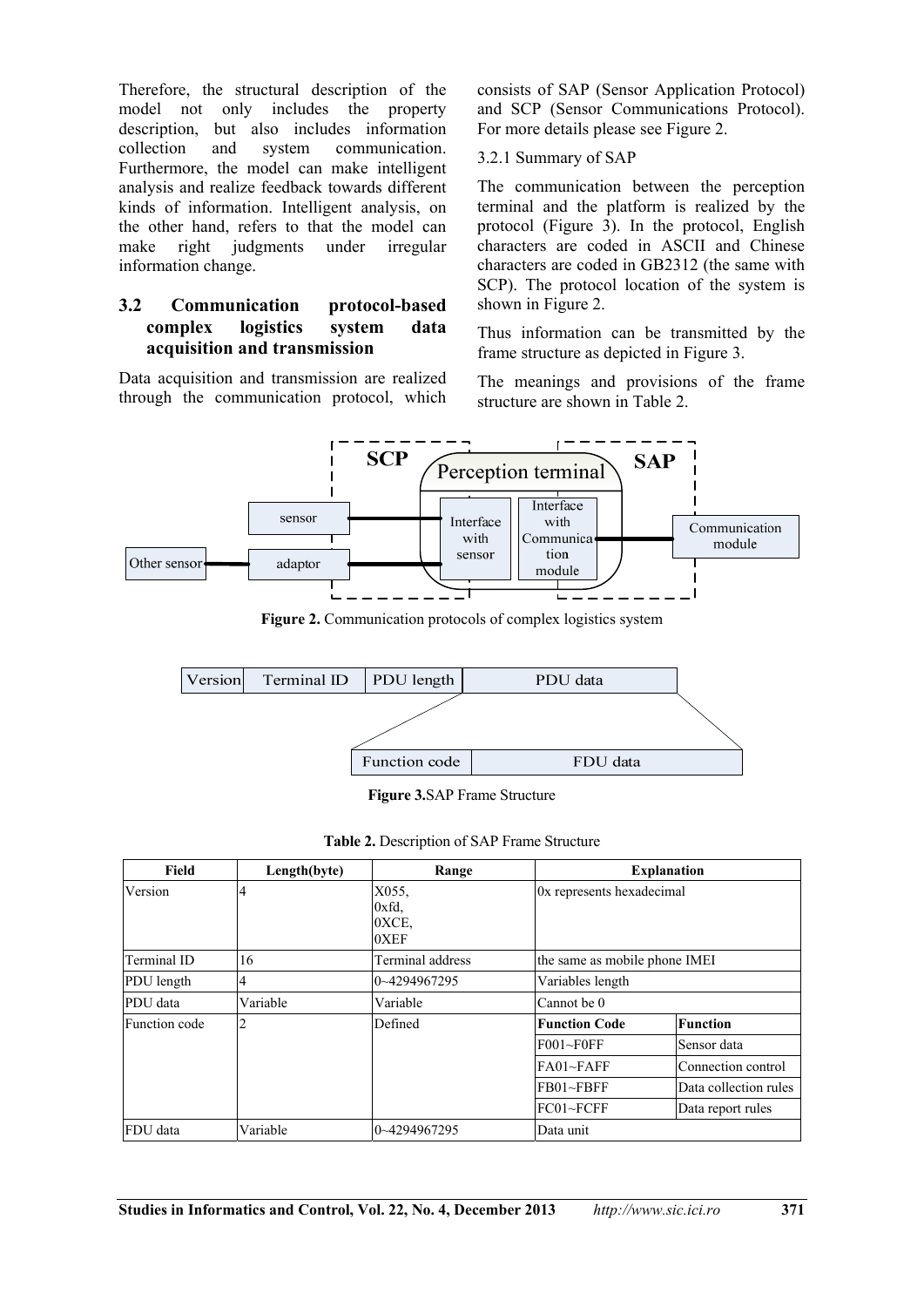#### **3.2.2 Summery of SCP**

The communication between the perception terminal and sensors is realized by the protocol (see Figure 4). The protocol location in the system is shown in Figure 2.

Therefore, information can be transmitted by the above depicted frame structure, see Figure 4. The meanings and provisions of the frame structure are shown in Table 3.

#### **3.3 Neural network-based complex logistics system learning and feeding back**

BP (Back Propagation) neural network is introduced, which belongs to feed forward network. The BP neural network algorithm is formed on the basis of gradient descent and its learning process (training) is comprised of the forward propagation and backward propagation. For more details see Figure 5.



**Figure 4.** SCP Frame Structure

| Field           | Length(byte)   | Range       |                                        | <b>Explanation</b>       |
|-----------------|----------------|-------------|----------------------------------------|--------------------------|
| Lader code      |                | 0x55AA      | 0x represents hexadecimal              |                          |
| Version         |                | Variable    | 1 represents 1.0,                      |                          |
|                 |                |             | 2 represents $1.1$ ,                   |                          |
|                 |                |             | 10 represents $1.9$ ,                  |                          |
|                 |                |             | 11 represents $2.0$ ,                  |                          |
|                 |                |             | 12 represents 2.1,                     |                          |
|                 |                |             | .                                      |                          |
| Sensor address  | 6              | Sensor ID   |                                        |                          |
| PDU length      | 2              | $0 - 65535$ | Variables length                       |                          |
| The first test  | 2              |             |                                        |                          |
| PDU data        | Variable       | Variable    | It does not exist when PDU length is 0 |                          |
| The second test | 2              |             | It does not exist when PDU length is 0 |                          |
| Function code   | $\overline{2}$ | Defined     | <b>Function Code</b>                   | <b>Function</b>          |
|                 |                |             | $F101-F1FF$                            | Automatic identification |
|                 |                |             | $F201 - F2FF$                          | Data collection          |
| FDU data        | Variable       | $0 - 65533$ | Data unit                              |                          |



**Figure 5.** Neural Network Model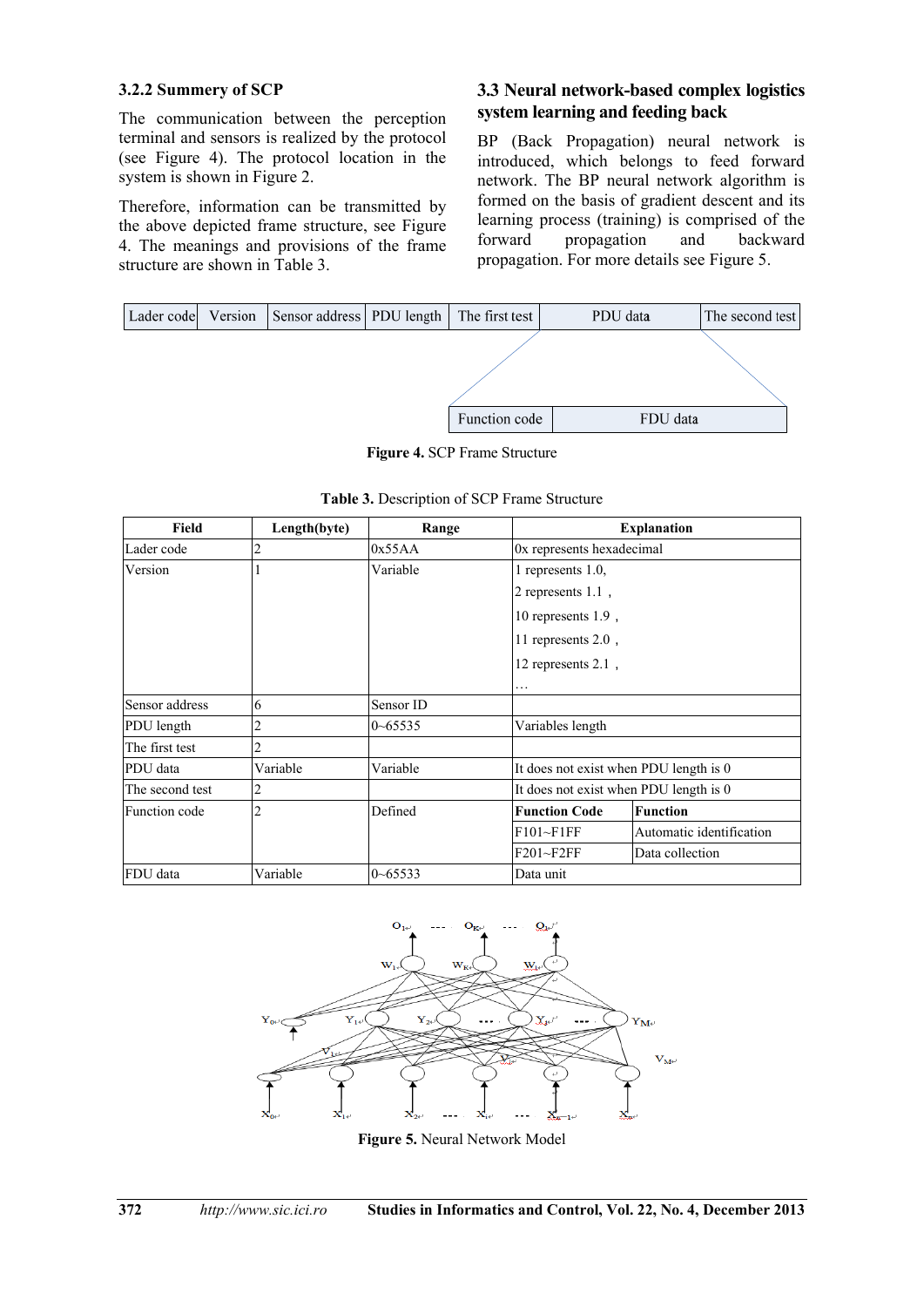In figure 5, the logistics resources information input vector is:

$$
X = (x_1, x_2, \cdots, x_j, \cdots, x_n)^T.
$$

The actual logistics resources integration assessment output vector is:

$$
\mathbf{O} = (\mathbf{O}_1, \mathbf{O}_2, \cdots, \mathbf{O}_k, \cdots, \mathbf{O}_l)^T.
$$

The desired logistics resources integration assessment output vector is:

$$
D = (d_1, d_2, \cdots, d_k, \cdots, d_l)^T.
$$

In addition,

$$
Y = (y_1, y_2, \cdots, y_j, \cdots, y_m)^T
$$

is the vector of the hidden layer.

$$
V = (v1, v2, ..., vj, ..., vm)T
$$

and

$$
\mathbf{W} = (\mathbf{W}_1, \mathbf{W}_2, \cdots, \mathbf{W}_k, \cdots, \mathbf{W}_l)^T
$$

are the connection weights vector between the different layers. The mathematical model is therefore as follows:

For the output layer:

$$
o_k = f(\text{net}_k) \qquad k=1,2,\cdots,l \tag{1}
$$

$$
net_{k} = \sum_{j=0}^{m} w_{jk} y_{j} \qquad k=1,2,\dots, l
$$
 (2)

For the hidden layer

$$
y_j = f(net_j) \ \ j=1,2,\cdots,m \tag{3}
$$

$$
net_j = \sum_{i=0}^{n} w_{ij} x_i \qquad j=1,2,\dots,m
$$
 (4)

When the output vector of logistics resources integration assessment is not the desired, the output vector error  $E$  is defined as follows:

$$
E = \frac{1}{2}(d - O)^2 = \frac{1}{2}\sum_{k=1}^{l} (d_k - o_k)^2
$$
 (5)

Unfold the expression in hidden layer, which is:

$$
E = \frac{1}{2} \sum_{k=1}^{l} [d_k - f(net_k)]^2
$$
  
= 
$$
\frac{1}{2} \sum_{k=1}^{l} [d_k - f(\sum_{j=0}^{m} w_{jk} y_{j})]^2
$$
 (6)

Unfold the expression in input layer, which is:

$$
E = \frac{1}{2} \sum_{k=1}^{l} \{ d_k - f \left[ \left( \sum_{j=0}^{m} w_{jk} f (net_j) \right] \right\}^2
$$
  
= 
$$
\frac{1}{2} \sum_{k=1}^{l} \{ d_k - f \left[ \left( \sum_{j=0}^{m} w_{jk} f \left( \sum_{i=0}^{n} v_{ij} x_i \right) \right] \right\}^2
$$
 (7)

We can see that  $E = F(w_{ik}, v_{ij})$  and  $E$  can be decreased by the change of connection weights. When we input new information to the model, the assessment can be calculated on the premise that  $E$  is desired.

The network will be unable to achieve the desired results with a standard BP algorithm as demonstrated by many cases (Vanooyen, A., et al., 1992; Kitano, H., 1990; Martin, T., 1996; Haykin, S., 2008). This paper adopts the following measures to overcome it:

#### **3.3.1 Increasing momentum term**

The standard BP algorithm only adjusts the weights according to the error gradient direction at time t, without considering the error gradient direction of the previous. This often makes the convergence process slow. In order to make the convergence process faster, a momentum term is introduced in the weight adjustment formula. A weight matrix is represented with  $W$ , so the weight adjustment formula with the momentum term is:

$$
\Delta W(t) = \eta \delta X + \alpha \Delta W(t-1) \tag{8}
$$

Where  $\eta$  is the step length,  $\delta$  is the error signal,  $\alpha$  is the momentum coefficient, and  $\alpha \in (0, 1)$ .

It can be seen that the part of weights of the previous are stacked to the weights of the present and this is the damping for the adjustment in time t. It can reduce the oscillation, and increase the training speed when the error surface surges.

#### **3.3.2 The adjustment of learning rate**

The basic ideology of adaptive learning rate adjustment is to increase the  $\eta$  value when error changes greatly, in order to accelerate the network learning rate and to decrease the  $\eta$  value when error changes little, in order to rein in the network learning rate. The model is as follows: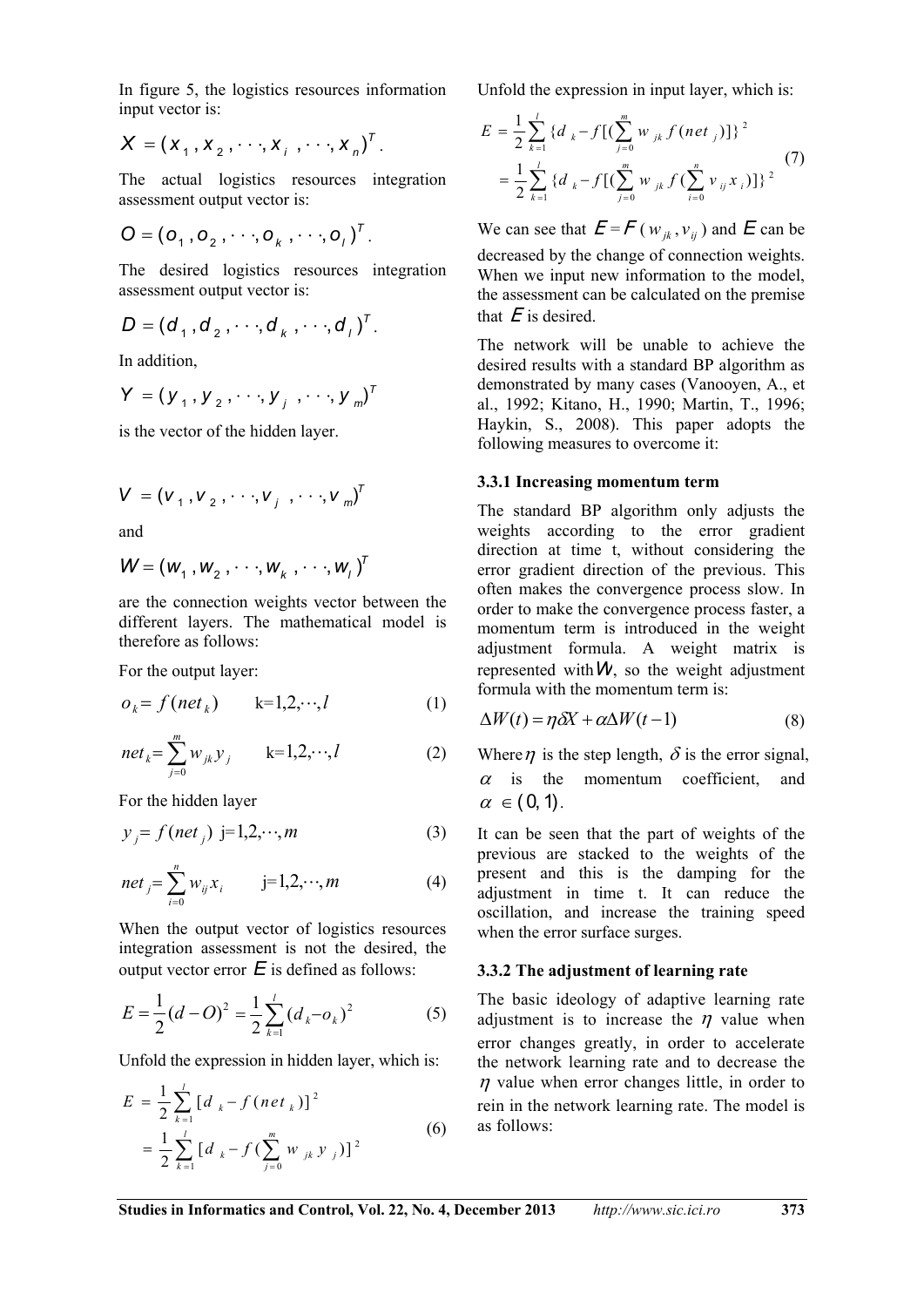$$
\eta(k+1) = \begin{cases} 1.05\eta(k) & E_{\text{RME}}(k+1) < E_{\text{RME}}(k) \\ 0.7\eta(k) & E_{\text{RME}}(k+1) > 1.04E_{\text{RME}}(k) \\ \eta(k) & \text{others} \end{cases} \tag{9}
$$

Where *k* is the training times,  $E_{\text{RMF}}$  is RMS

error 
$$
(E_{RME} = \sqrt{\frac{1}{P} \sum_{p=1}^{P} (E_{\Sigma})^2}
$$
, and where **P** is

the sample).

In the weights adjustment process, the model can ensure step change within a reasonable range and obtain a local minimum or a global minimum.

For example, take a cold chain logistics resources integration. The problems and needs for cold chain business include: interruption of cold chain, real-time temperature monitoring is not implemented, employee theft is severe, cargo transferring process is not standardized, etc. Therefore the key indicators of the cold chain resources integration research includes: the temperature, the humidity, the video interruption period, the temperature interruption period, the combustible gas pressure, the weighbridge measurement difference (employees weight the difference between entering and leaving the treasury), the oil pressure of the vehicle refrigerator, the realtime accessibility of vehicle tracking, and the product information.

Based on the theories above, a simulation experiment (Sensor properties setting, Data collection and management, Network learning, and Feeding back) is carried out. The research shows that the Holographic-based model can realize the data acquisition, learning, feeding back and intelligent analysis for a variety of resources information (including uncertainties). Firstly, the real-time data of the perception layer are transmitted to the data platform through SAP and SCP. For example, for function code F101, its hexadecimal ASCII is: 55 aa 01 03 01 02 02 04 05 00 02 1c 85 f1 01 e0 85, function code F202, its hexadecimal ASCII is: 55 aa 01 03 01 02 02 04 05 00 0a da 84 f2 02 00 05 01 00 20 00 2a 80 bf 8c. The data platform will receive the data: 55 fd ce ef 0 1 2 3 4 5 6 7 8 9 a b c d e f 0 0 0 ae f0 01 f2 02 55 aa 01 03 01 02 02 04 05 00 0a da 84 f2 02 00 05 01 00 20 00 2a 80 bf 8c. Secondly, based on the improved BP algorithms, the system training is finished and the system assessment will be calculated too (see Table 4).

In Table 4, it can be seen that the simulation results are generally accurate except for 'sample8'. More indicators require more corresponding samples. In the case of fewer samples paired with more indicators, the simulation results are still satisfactory. Therefore, the model is credible overall. Ultimately, the applications of the model are shown in Figure 6-9. In Figure 6-9, users can verify the real-time status of logistics resources integration resorting to client system and take actions based on the feedback promptly. All of these ensure the logistics system robustness.

|  | <b>Table 4. Simulation Results</b> |  |
|--|------------------------------------|--|
|--|------------------------------------|--|

|                | <b>Results</b>   |                 |  |
|----------------|------------------|-----------------|--|
| <b>Samples</b> | <b>Actuality</b> | <b>Forecast</b> |  |
| Sample 1       |                  |                 |  |
| Sample 2       |                  |                 |  |
| Sample 3       |                  |                 |  |
| Sample 4       |                  |                 |  |
| Sample 5       |                  |                 |  |
| Sample 6       |                  |                 |  |
| Sample 7       |                  |                 |  |
| Sample 8       |                  |                 |  |
| Sample 9       |                  |                 |  |
| Sample10       |                  |                 |  |

# **4. Conclusions**

Information technologies have changed modern logistics industries dramatically. With the dissemination of modern technologies, logistics industries have grown much more complex. With resemblance to the organic ecological systems, the aim of logistics resources integration is to ensure the logistics organic ecological system's coordinated development. Furthermore, building integrated and intelligent control systems in an industrial milieu is, obviously, the ultimate target of many professionals in the IT fields, including control, computer, and communication engineers (Filip F.G, 1993).

In this study, we first focus on the 'sensory function' and the 'nerve system'. By investigating the 'sensory function' of logistics systems based on SAP/SCP communication protocol (IoT), we standardized the data with the perceptual subsystem, which in return provides the bases for network learning and feeding back. In addition, this study focuses on the 'nerve system' (Neural Network). This study develops a set of neural network learning and training system by utilizing the real-time sensor data based on the improved algorithm. At last, the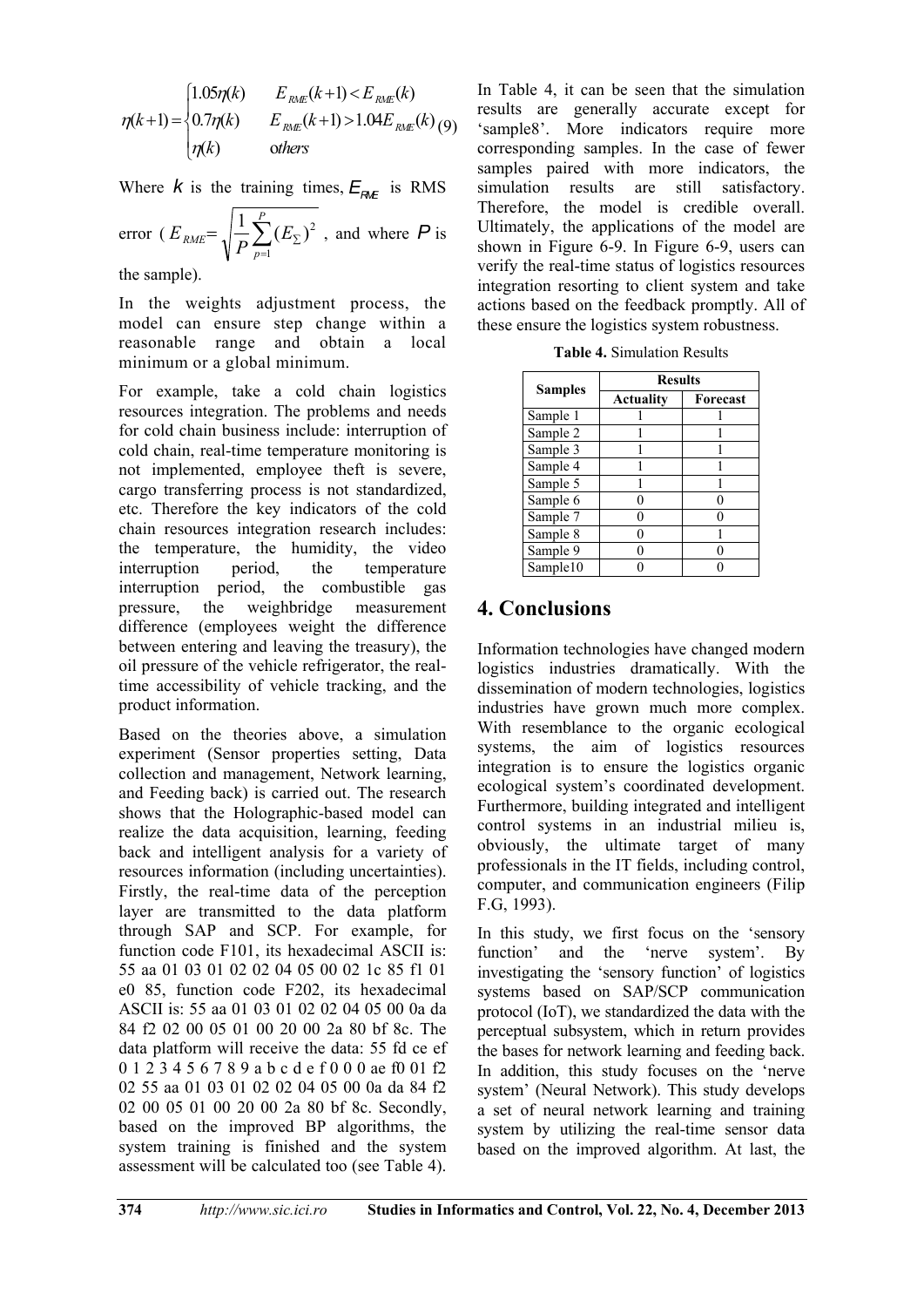| the Display System |
|--------------------|
| User               |
| password           |
| login              |
| escape             |
|                    |

**Figure 6.** The Display System **Figure 7.** The Assessment

| previous<br>Transportation and monitor<br>Inventory and monitor<br>Production and monitor<br>Need and monitor<br>Distribution and monitor<br>next | the Address |  |  |  |
|---------------------------------------------------------------------------------------------------------------------------------------------------|-------------|--|--|--|
|                                                                                                                                                   |             |  |  |  |
|                                                                                                                                                   |             |  |  |  |
|                                                                                                                                                   |             |  |  |  |
|                                                                                                                                                   |             |  |  |  |
|                                                                                                                                                   |             |  |  |  |
|                                                                                                                                                   |             |  |  |  |
|                                                                                                                                                   |             |  |  |  |
|                                                                                                                                                   |             |  |  |  |
|                                                                                                                                                   |             |  |  |  |
|                                                                                                                                                   |             |  |  |  |

robust logistics system is developed to realize intelligent analysis in real world environments.

However, this paper has certain limitations and deficiencies. To guarantee the robustness of logistics resources integration, it requires a lot of raw data for simulation. However, IoT technologies are still in the initial stage regarding logistics resources integration. Therefore, the simulation lacks original data. Consequently, the simulation studies are carried out based on laboratory data instead of raw data.

### **Acknowledgements**

This study has been supported by the National Natural Science Foundation (71132008) and the Fundamental Research Funds for the Central Universities (B12JB00280, B13JB00240), we very much appreciate the support.

### **REFERENCES**

- 1. KLIBI, W., A. MARTEL, A. GUITOUNI, **The Design of Robust Value-Creating Supply Chain Networks: A Critical Review,** Eur. J. of Op. Res., vol. 203(2), 2010, pp. 283-293.
- 2. MANUJ, I., J. MENTZER, **Global Supply Chain Risk Management,** J. of Bus. Log., vol. 29(1), 2008, pp. 133-155.

| the Assessment |
|----------------|
|                |
|                |
|                |
| 0.5            |
|                |
|                |
|                |

| the Sensor Type                  |          |  |
|----------------------------------|----------|--|
|                                  | previous |  |
|                                  |          |  |
| The humidity sensor<br>The video |          |  |
| The pressure sensor              |          |  |
| The combustible gas sensor       |          |  |
| The weight sensor                |          |  |
| The temperature sensor           |          |  |
| the humidity sensor              |          |  |
|                                  | next     |  |
|                                  |          |  |

**Figure 8.** The Address **Figure 9.** The Sensor Type

- 3. LEMPERT, R., D. GROVES, S. POPPER, S. BANKES, **A General, Analytic Method for Generating Robust Strategies and Narrative Scenarios**, Man. Sc., vol. 52(4), 2006, pp. 514-528.
- 4. SNYDER, L., **Facility Location under Uncertainty: A Review**, IIE Trans., vol. 38(7), 2006, pp. 537-554.
- 5. TOMLIN, B., **On the Value of Mitigation and Contingency Strategies for Managing Supply Chain Disruption Risks**, Man. Sc., vol. 52(5), 2006, pp. 639-657.
- 6. SHEFFI, Y., **The Resilient Enterprise: Overcoming Vulnerability for Competitive Advantage**, MIT Press Books, 2005.
- 7. LEE, H., **Creating Value through Supply Chain Integration,**  http://www.highbeam.com/doc/1G1- 64972562.html, 2000.
- 8. LEPAK, D., K. SMITH, M. TAYLOR, **Value Creation and Value Capture: A Multilevel Perspective**, Ac. Man. Rev., vol. 32(1), 2007, pp. 180-194.
- 9. BRINTRUP, A., **Behaviour Adaptation in The Multi-agent, Multi-objective and Multi-role Supply Chain**, Computers in Industry, vol. 61(7), 2010, pp. 636-645.